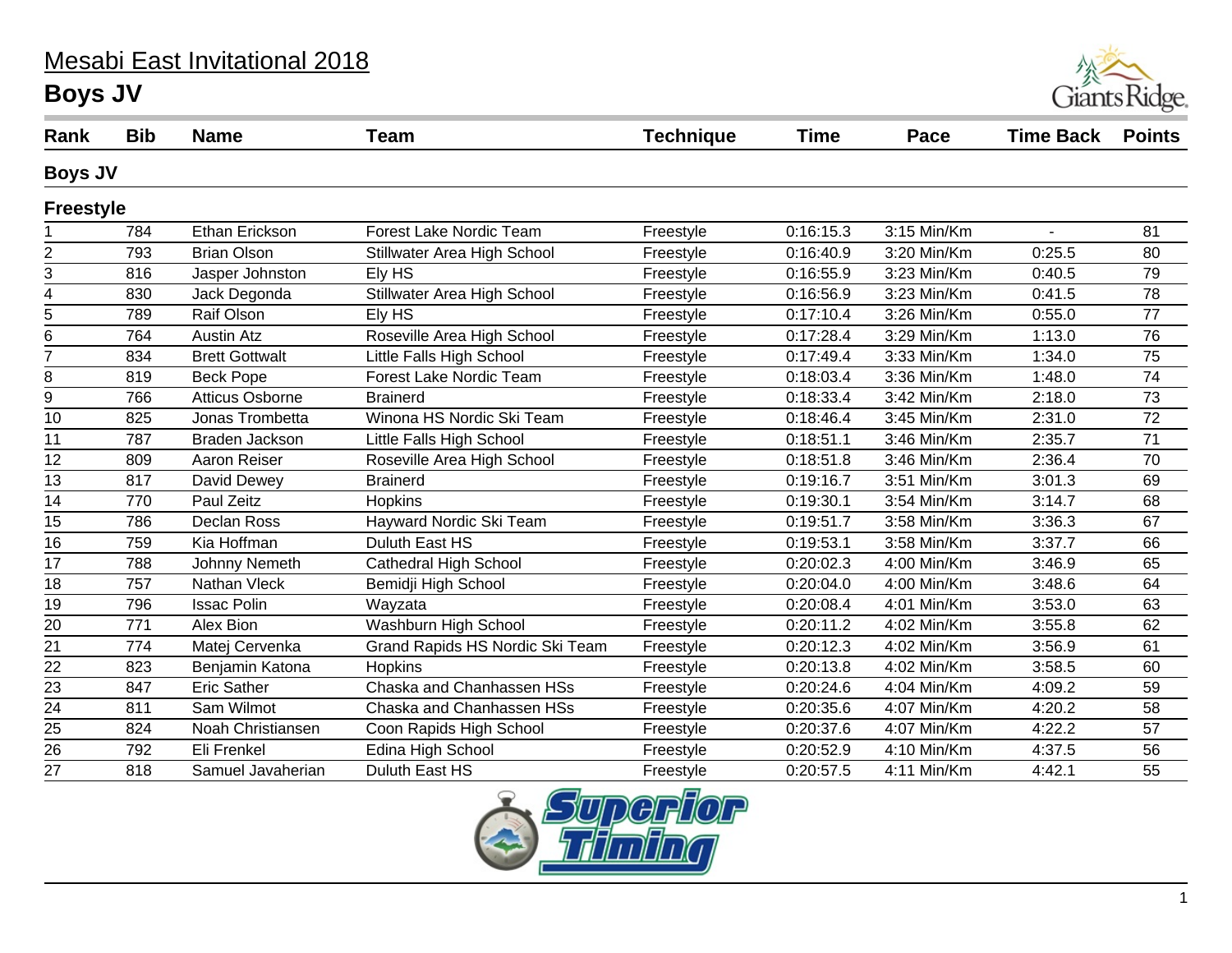## Mesabi East Invitational 2018 **Boys JV**



| Rank            | <b>Bib</b> | <b>Name</b>            | <b>Team</b>                     | <b>Technique</b> | <b>Time</b> | Pace        | <b>Time Back</b> | <b>Points</b> |
|-----------------|------------|------------------------|---------------------------------|------------------|-------------|-------------|------------------|---------------|
| 28              | 768        | Josh Hagen             | Moorhead High School            | Freestyle        | 0:20:58.5   | 4:11 Min/Km | 4:43.1           | 54            |
| $\overline{29}$ | 767        | Calvin Fiala           | Andover High School             | Freestyle        | 0:21:01.0   | 4:12 Min/Km | 4:45.6           | 53            |
| 30              | 780        | Mitchell Holman        | Chaska and Chanhassen HSs       | Freestyle        | 0:21:02.8   | 4:12 Min/Km | 4:47.4           |               |
| $\overline{31}$ | 820        | Alec Peterson          | Maple Grove Senior High         | Freestyle        | 0:21:04.6   | 4:12 Min/Km | 4:49.2           | 51            |
| $\overline{32}$ | 763        | <b>Ethan Matzdorf</b>  | <b>CEC Nordic</b>               | Freestyle        | 0:21:13.5   | 4:14 Min/Km | 4:58.1           | 50            |
| $\overline{33}$ | 776        | Hugo Dunn              | Wayzata                         | Freestyle        | 0:21:16.4   | 4:15 Min/Km | 5:01.0           | 49            |
| $\overline{34}$ | 851        | <b>Ben Scheller</b>    | Chaska and Chanhassen HSs       | Freestyle        | 0:21:18.8   | 4:15 Min/Km | 5:03.4           |               |
| 35              | 778        | <b>Caleb Chesser</b>   | Coon Rapids High School         | Freestyle        | 0:21:20.4   | 4:16 Min/Km | 5:05.0           | 47            |
| 36              | 765        | Kevin Heikkila         | ME / VA / EG Nordic Team        | Freestyle        | 0:21:20.7   | 4:16 Min/Km | 5:05.3           | 46            |
| $\overline{37}$ | 833        | Jacob Weber            | Andover High School             | Freestyle        | 0:21:21.1   | 4:16 Min/Km | 5:05.7           | 45            |
| 38              | 804        | <b>Killian Phipps</b>  | Hayward Nordic Ski Team         | Freestyle        | 0:21:33.8   | 4:18 Min/Km | 5:18.4           | 44            |
| $\overline{39}$ | 760        | Sam Fjellman           | Maple Grove Senior High         | Freestyle        | 0:21:35.2   | 4:19 Min/Km | 5:19.8           | 43            |
| 40              | 814        | Erik Swensen           | Mounds View High School         | Freestyle        | 0:21:36.5   | 4:19 Min/Km | 5:21.1           | 42            |
| 41              | 813        | Nathan Halstead        | Alexandria                      | Freestyle        | 0:21:42.9   | 4:20 Min/Km | 5:27.5           | 41            |
| 42              | 761        | <b>Trevor Larson</b>   | Anoka High Schoo                | Freestyle        | 0:21:44.3   | 4:20 Min/Km | 5:28.9           | 40            |
| 43              | 802        | <b>Daniel Davies</b>   | Moorhead High School            | Freestyle        | 0:21:54.8   | 4:22 Min/Km | 5:39.4           | 39            |
| $\overline{44}$ | 844        | Jacob Kunka            | Moorhead High School            | Freestyle        | 0:22:00.9   | 4:24 Min/Km | 5:45.5           |               |
| $\overline{45}$ | 795        | Larry Chen             | St Paul Academy & Summit School | Freestyle        | 0:22:13.1   | 4:26 Min/Km | 5:57.7           | 37            |
| 46              | 807        | <b>Casey Parks</b>     | Detroit Lakes High School       | Freestyle        | 0:22:14.3   | 4:26 Min/Km | 5:58.9           | 36            |
| 47              | 797        | <b>Brendan Richied</b> | Anoka High Schoo                | Freestyle        | 0:22:20.5   | 4:28 Min/Km | 6:05.1           | 35            |
| $\overline{48}$ | 791        | Noah Huss              | Alexandria                      | Freestyle        | 0:22:23.6   | 4:28 Min/Km | 6:08.2           | 34            |
| 49              | 794        | <b>Blake Gibson</b>    | <b>Willmar Public Schools</b>   | Freestyle        | 0:22:25.0   | 4:29 Min/Km | 6:09.6           | 33            |
| 50              | 810        | Jack Cannella          | Grand Rapids HS Nordic Ski Team | Freestyle        | 0:22:48.8   | 4:33 Min/Km | 6:33.4           | 32            |
| 51              | 845        | Sam Gebhart            | Moorhead High School            | Freestyle        | 0:22:54.3   | 4:34 Min/Km | 6:39.0           |               |
| $\overline{52}$ | 781        | Alex Knutson           | Spring Lake Park/St Anthony HS  | Freestyle        | 0:22:58.1   | 4:35 Min/Km | 6:42.7           | 30            |
| 53              | 808        | <b>Jack Elliott</b>    | ME / VA / EG Nordic Team        | Freestyle        | 0:23:03.3   | 4:36 Min/Km | 6:47.9           | 29            |
| 54              | 783        | Henry Schaefer         | <b>Richfield High School</b>    | Freestyle        | 0:23:04.2   | 4:36 Min/Km | 6:48.8           | 28            |
| 55              | 831        | lan Hopp               | Duluth Denfeld High School      | Freestyle        | 0:23:11.4   | 4:38 Min/Km | 6:56.0           | 27            |
| $\overline{56}$ | 836        | <b>Isaac Fink</b>      | Duluth Denfeld High School      | Freestyle        | 0:23:24.8   | 4:40 Min/Km | 7:09.4           | 26            |
| 57              | 841        | Zach Buscko            | ME / VA / EG Nordic Team        | Freestyle        | 0:23:25.0   | 4:41 Min/Km | 7:09.6           |               |